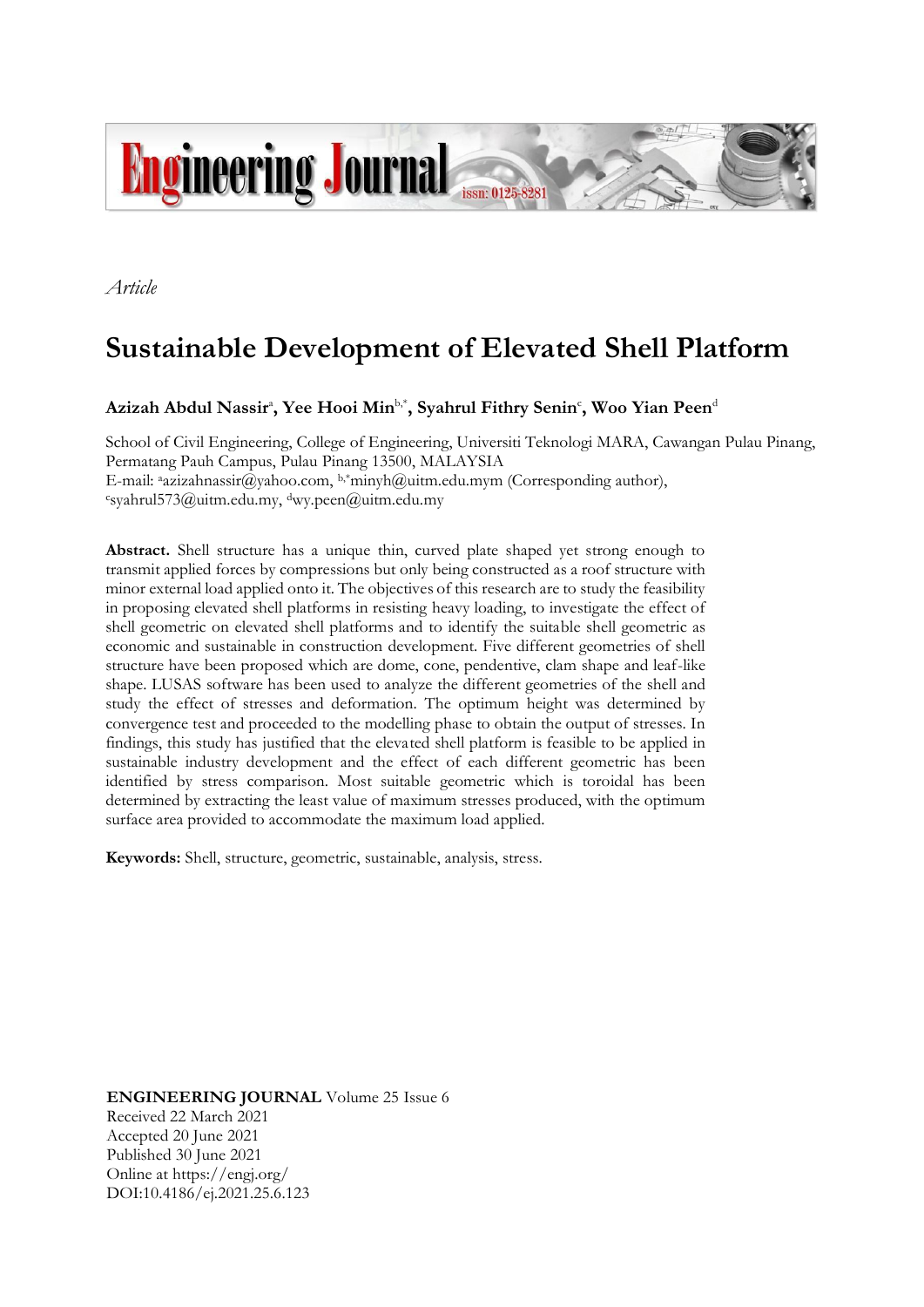## **1. Introduction**

The method of constructing roofs by implementing shell structure of large areas without any intrusive intermediate supports method proved to be economical, efficient, and aesthetically pleasing. It is economical in terms of material used due to the ability of the shell under its own load to resist normal stresses but not bending moments [1]. The situation under dead load eliminates the requirement of thicker shells since it has the least bending moment to resist. Merits of shell structure that have a very high stiffness, large space covered, no interior columns and the aesthetic value. A primary difference between a shell structure and a plate structure is the unstressed state, where the shell has curvature compared to the flat plate [2].

Other than the issues of the shell's advantage in transmitting compression that is not fully utilized, the annual flood event occurring in Malaysia leads to damaged buildings also has a limited solution in terms of infrastructure. There is still no implementation of elevated shell platforms as the alternative in minimizing damage caused by the natural disaster or even applied widely as sustainable development in construction [3]. This study is not only applicable for Malaysia but also for other countries which are often affected by catastrophes like typhoons and earthquakes.

Several literature reviews have been made based on the relevant topics of shell structure, related with the scope of this study. There are several studies about the analysis of different shapes of shell, but the application was limited as a roof structure only. All the references have been cited in this section where most of the values used in the calculation of theirs' paper are adapted in this study. The previous research papers have been studied and the gap between all of it with this study has been identified. Most of the previous study were retrieved from journals and several from standards required.

A study regarding analyzing the deflection and stress of cylindrical shell and folded plates structure has been made. It was found that barrel roofs have definite advantage in stresses and deflections over the folded plates, affected by the load distribution on the surface of different shells [4]. Investigation on the effect of the configuration of shell surface with curve fold lines found that highest deflection has been found to occur at the center of the surface with the lowest deflection observed, in the case of fixed support. This is due to the stresses that tend to be concentrated on the curved portions of the model [5].

An evaluation in repairing and strengthening the techniques of elliptical paraboloid reinforced concrete shells with openings has been made and found that the shell with support opening increases the failure load by 14% compared to enclosed shell, which justify the effectiveness of shells without opening [6]. To identify the data source in this study, several references have been chosen based on the standard guideline. The minimum clear vertical height should be at least 6.5m [7]. Thus, any

support opening proposed in this study should have a clear height more than 6.5m. Historical data for maximum height of flood occurred in Malaysia also has been done to identify the minimum height required of shell peak in this study. The worst flood event recorded was at Terengganu, Malaysia in 2011 with 2.11 meters above the danger level [8].

## **2. Methodology**

Selection of parameters, outlining the variables and proposing the shell geometrics are included in this study flow. The modelling and obtaining outputs are using Finite Element method [9], LUSAS Software.

• Selection of Shell Dimension

To identify the most suitable height for all geometric, the maximum depth of flood determined from previous studied has been used as the reference. Based on the study, the maximum flood depth at 1,000-year ARI is calculated as 7.34 meters [10]. Thus, 20 meters peak height was chosen as it is practical to allow another 12 meters height that exceed the flood level to be used as the construction area and can fit the targeted number of houses with the proposed diameter of shells.

A fixed span of shell was chosen with 200-meter length as the area of 200-meter diameter can fit up to 230 number of houses, calculated based on common size of house in Malaysia [11].

## • Variables

In this study, the constant variables are the height, span, material used, support geometry and the loading applied on the shell surfaces. The mesh size of surfaces also has been fixed for all geometric to uniform the interpolation process in LUSAS Software. The dependent variable in this study are the individual component stresses in direction X (Nx) and direction Y (Ny), and the equivalent resultant stress (Ne) of shells after applied with a heavy loading.

## • Modelling

Modelling was done using LUSAS Software. The selection of geometric was based on basic shapes which are dome and cone and a common shape of shell structure, pendentive and toroidal. Adaptation of nature has been considered in clam and leaf-like geometric [12]. Dome is used as the control geometric in this study. The complete modelling of all geometrics are as shown in Fig. 1.

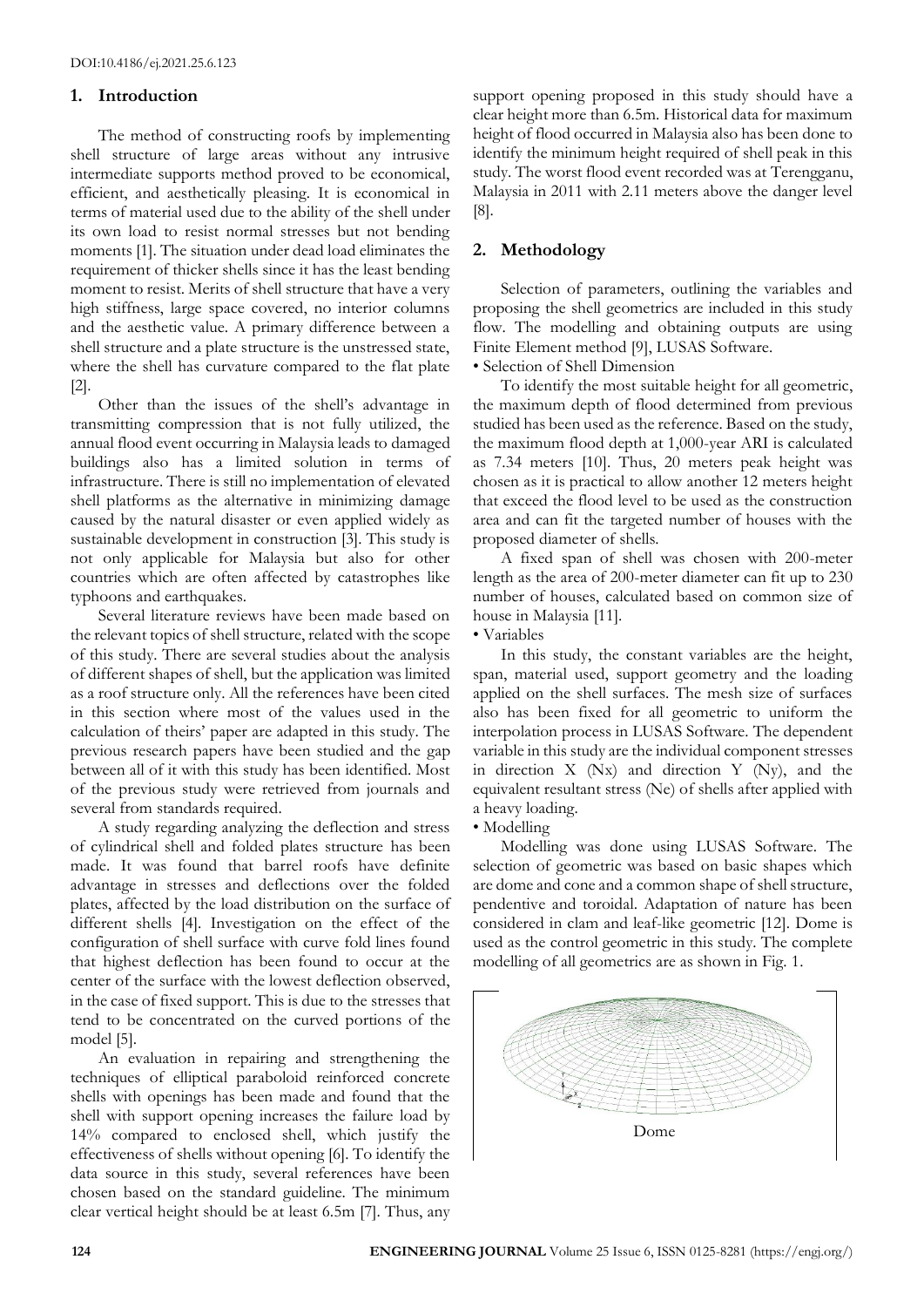

Fig. 1. Different geometric of elevated shell platform structures.

## **2.1. Results and Discussion**

• Stress distribution contour

Contours of each geometric were recorded to identify the area of higher and lower stresses besides observation on the distribution for different curvatures. Contour is able to show the stress distribution act on the structure. Different geometries have given a different pattern of contour since the maximum stresses occurred depending on the surface curvature of the shell.

Contours display the results of the active load case on the model as color fringes or lines of equal results value. Contours were plotted using averaged nodal results to give a smoothed plot, or unaveraged nodal results to contour the results on an element-by-element basis, revealing any inter-element discontinuities. This is used to check the mesh discretization error and for displaying results across geometry or material discontinuities.

The appearance of the contour key was adjusted to specify the number of significant figures and draw red uppermost. Equivalent stress is the combined of individual component stresses in direction X and direction Y, in a scalar stress state [13]. The values are obtained from software output based on the von Mises yield criterion [14]. Table 1 shows the stress contour of Equivalent resultant stress (Ne) for each geometric.

Table 1. Equivalent Resultant Stress, N<sup>e</sup> contour for each geometric.

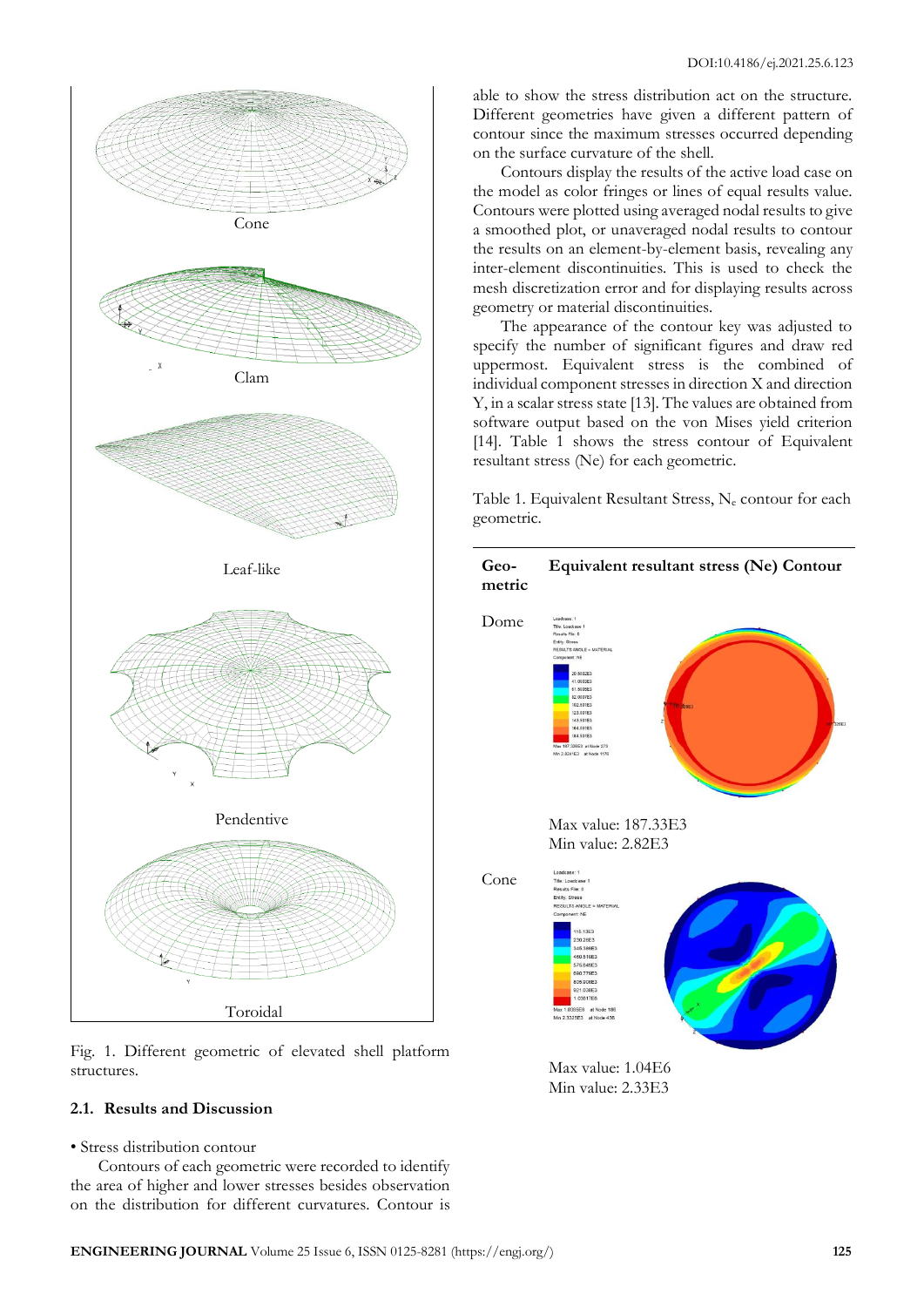

Based on Table 1, the stress contour of dome has shown a uniform stress distribution. This can be justified by the contours for all stress resultants generated has appeared and not concentrated at a certain point only. Shells with a constant radius across them have definite advantage in stresses and deflections. Cone shows a contour that concentrates at the peak of the geometric. This phenomenon shows the effect of stress surface towards load distribution on the shell.

Clam shows the distribution of highest stress obtained at the stress surface profile and the other half of it which is made of smooth surface profile has overall of intermediate stress level. The combination of surface

profiles made the high stress concentrated at the junction between these surfaces. This finding was similar to previous paper that stated high stresses have been found to occur around the curved folds of shell and at the convergent points [15].

Leaf-like geometric shows most of the contour covered with low levels of stress. The maximum and minimum value of stresses obtained near to the surface intersection between closed support and open boundary condition. Even Though the total span of leaf-like is the same as other geometrics proposed, it has a different radius of curvature that contribute to a larger area of experience bending moments. It also has a noncontinuous boundary condition with open base that was proven in a previous study which this condition produced higher stresses compared to the geometric with close base support.

Pendentive geometric generated almost the same pattern of stress distributions as leaf-like geometric since they have the same behavior with open boundary condition. Numerous openings at boundary conditions made pendentive as the highest equivalent stresses resultant generated among all of the geometric proposed.

Toroidal geometric contour shows majority in low stresses throughout its surface but highest stress have focused at the intermediate support boundary condition. All of the highest equivalent resultant stress from contour have been used to calculate the maximum stress of shells.

#### • Maximum stress

The tabulation of data in Table 2 below shows the stresses among each geometric as stated in the contour outputs. For a shell structure, the resultant stress is expressed in force per unit length. Thus, to obtain the maximum stress generated by each geometry, the resultant stress should be divided by the thickness to convert the stress into per unit area. Maximum stress is calculated using Formula 1 [16] and all stresses are in N/m unit and maximum stress in N/mm<sup>2</sup> .

Maximum stress = 
$$
\frac{Ne}{t}
$$
 (1)

Where,

 N<sup>e</sup> - Equivalent Stress t - Thickness of Shell

The highest stresses obtained by pendentive followed by leaf-like geometric that are caused by the open and discontinuous boundary condition of both geometries which theoretically have larger bending moments occurred near the supports due to its curvature. Most of the models are showing negative stresses that indicated the surfaces are under tension. For those positive stresses generated by the geometrics still can be resisted by low reinforcement contact. As the rest of geometric, toroidal geometric has come out as the best stress distribution after dome. Patterns of stresses comparison can be shown as Fig. 2, based on the data tabulated in Table 3.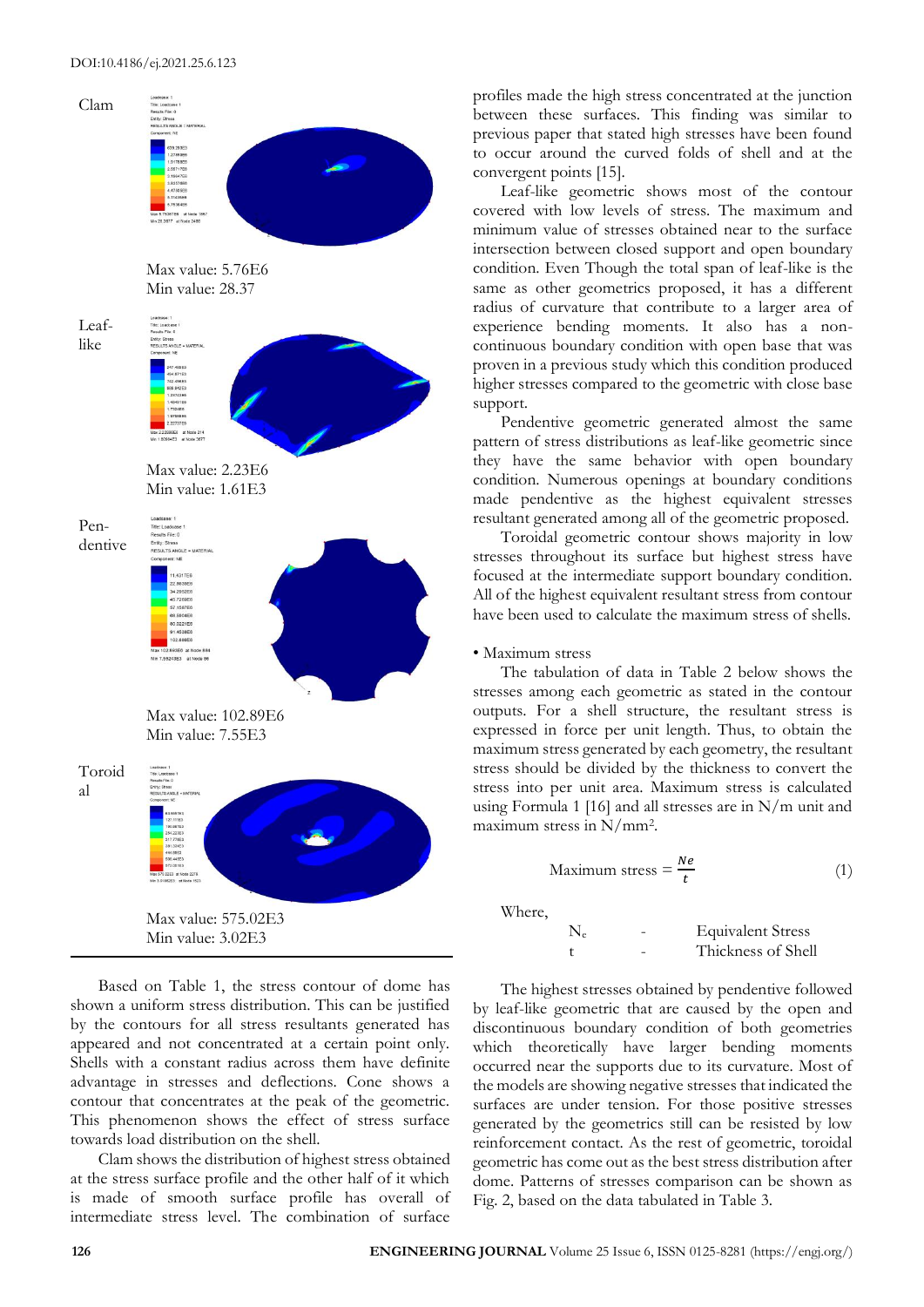Table 2. Stresses of geometric.

| Equivalent stress,<br>$N_e$ (x 103) | Maximum<br>stress |
|-------------------------------------|-------------------|
| 187.3                               | 0.62              |
| 1,038.5                             | 3.46              |
| 5,753.7                             | 19.18             |
| 6,498.3                             | 21.66             |
| 102,893.0                           | 342.98            |
| 575.0                               | 1.92              |
|                                     |                   |

Table 3. Resultant stresses for different geometries of shell structure.

| Geo -<br>metric | Local X,<br>$N_{\rm X}$<br>$(x 10^3)$ | Local Y,<br>$N_V$<br>$(x 10^3)$ | Equivalent,<br>Ne<br>$(x 10^3)$ |
|-----------------|---------------------------------------|---------------------------------|---------------------------------|
| Dome            | 5.4                                   | 13.3                            | 187.3                           |
| Cone            | 40.5                                  | 20.6                            | 1,038.5                         |
| Clam            | 932.6                                 | 1,358.9                         | 5,753.7                         |
| Leaf-like       | 526.0                                 | 251.4                           | 6,498.3                         |
| Pen-dentive     | 60,277.4                              | 15,637.5                        | 102,893.0                       |
| Toroidal        | 79.1                                  | 74.4                            | 575.0                           |



Fig. 2. Graph of resultant stress against geometrics.

## • Stress-to-weight ratio

The comparison of ratio for all geometric towards control geometric is done as shown in Table 4 below. The

density taken is 24 kN/ $m<sup>3</sup>$  as the material use is concrete BS8110 with the compressive concrete strength of long term C40 [17]. Total area is in m<sup>2</sup> unit and total weight is in kN,

Table 4. Resultant stresses for various heights of dome geometric.

| Geo-<br>metric  | Area   | Weight  | Max.<br>stress | Stress to<br>weight ratio<br>$(x10^3)$ |
|-----------------|--------|---------|----------------|----------------------------------------|
| Dome            | 32,662 | 235,162 | 0.62           | 0.002                                  |
| Cone            | 21,838 | 157,230 | 3.46           | 0.022                                  |
| Clam            | 33,398 | 240,460 | 19.18          | 0.080                                  |
| Leaf-like       | 21,706 | 156,283 | 21.66          | 0.139                                  |
| Pen-<br>dentive | 28,113 | 202,413 | 342.98         | 1.694                                  |
| Toroidal        | 35,030 | 252,216 | 1.92           | 0.007                                  |

All the geometrics have almost the same total weight but differ capability in resisting the stresses. Table 3 shows that the pendentive geometric has the largest stress-toweight ratio which justified it is less effective in transmitting the load applied, providing a lesser area for the application of constructing buildings on it compared to other geometric with the lower ratio [18]. Contrast with dome that obtained the lowest ratio followed by toroidal and cone, resisted by a larger surface area with higher total weight. This finding can justify that low stresses produced with a larger total area will allow more loading applied onto it [19].

The analysis shows that different geometries of shell platform effect on the performance in carrying high load applied onto it. Calculation in identifying the comparison of maximum stress for all proposed shell geometrics was made as shown in Table 5, using formula 2 and 3 [20].

$$
Stress ratio = \frac{Maximum stress of done}{maximum stress of geometric}
$$
 (2)

Weight ratio = 
$$
\frac{Total weight of done}{Total weight of geometric}
$$
 (3)

Maximum stress of dome as the control geometric only generated 18% from cone's stress, 3.0% from clam's stress, 2.0% from leaf-like stress, 0.2% from pendentive stress, and 30% from toroidal stress even though all of them have almost the same total weight.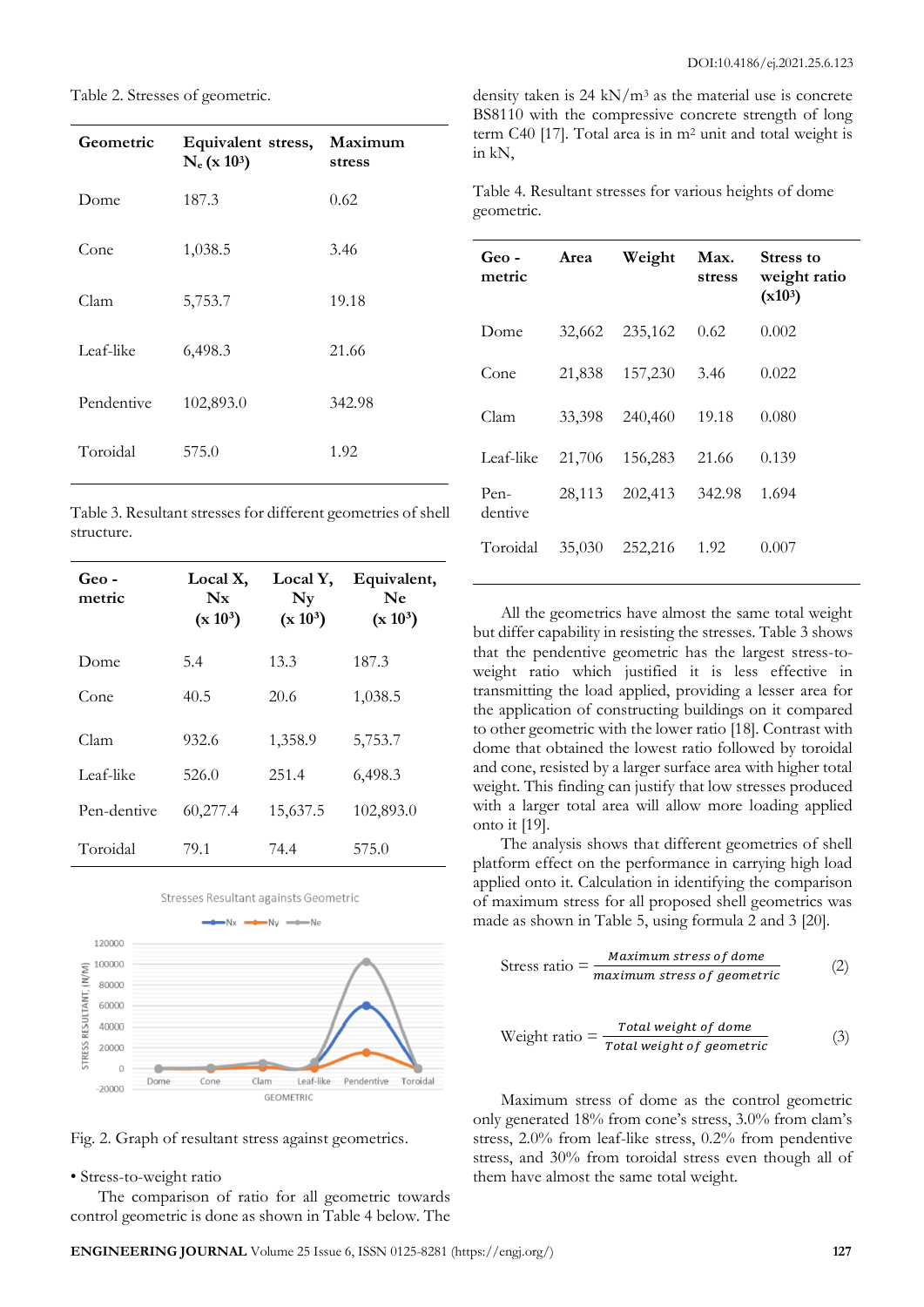|  |  |  | Table 5. Stress and weight ratio of geometrics. |
|--|--|--|-------------------------------------------------|
|  |  |  |                                                 |

| Geometric  | Stress ratio | Weight ratio |
|------------|--------------|--------------|
| Cone       | 0.18         | 1.49         |
| Clam       | 0.03         | 0.97         |
| Leaf-like  | 0.02         | 1.50         |
| Pendentive | 0.002        | 1.16         |
| Toroidal   | 0.3          | 0.93         |

#### **2.2. Conclusion**

As the conclusion, both objectives in this study have been achieved. Objective 1 was aimed to study the feasibility in proposing an elevated shell platform. The elevated shell platform is feasible to be implemented in industry since the maximum stress obtained from the control geometric is lesser than the concrete strength of characteristic used [21]; C40 (40 N/mm<sup>2</sup> ) except for pendentive. Theoretically, the ultimate strength of concrete used is adequate safety against limitation to resist the maximum stress generated by the elevated shell platform. The strength limit is used to reveal the strength and ductility capacity of the material [22]. Mostly, the stresses distributed on the shell surfaces are compression and the minor tension surfaces can be strengthened by reinforcement in future implementation [23].

Objective 2 is to investigate the effect of shell geometric on elevated shell platforms and identify the suitable shell geometric. All the analysis of contours, maximum stresses, stress-to-weight ratio, stress ratio and weight ratio have justified the performance affected by different geometrics proposed. Based on the justification, the suitable shell geometric can be decided with the basic geometric like dome and cone are the best among other geometrics proposed because despite of the ability to distribute the stresses uniformly, their stress-to-weight ratio, stress ratio and weight ratio are also proven more effective to be constructed than the complex geometric.

A structural mitigation should be made to control the building damage from natural disaster as based on the descriptive statistics of the function of buildings, 65.7% of residential house were damage consequence from the catastrophic event [24].

Various subsystems need to consider such as structures and material in ensuring the sustainable development of the construction industry. Shell structure implementation is important to assist the measurement of sustainable development in the construction industry by minimizing

the material used [25]. This is because shell structure is a lightweight structure which requires lesser material to construct, thus able to reduce the construction waste disposal meanwhile being applied to minimize catastrophic effect towards economy and public safety.

#### **Acknowledgement**

The authors would like to express gratitude to all references listed for supplying the part of the resources to complete this study. The author received no financial support for the research, authorship, and publication of this article.

## **References**

- [1] M. Georgescu, "Long span structures: part 1," 2017.
- [2] J. Chilton and C. Chuang, "Rooted in nature: Aesthetics, geometry and structure in the shells of Heinz Isler," *Nexus Network Journal*, vol. 19, no. 3, pp. 763-785, 2017, doi: 10.1007/s00004-017-0357-5.
- [3] R. Ogie, C. Adam, and P. Perez, "A review of structural approach to flood management in coastal megacities of developing nations: Current research and future directions," *Journal of Environmental Planning and Management*, vol. 63, no. 2, pp. 127-147, 2019, doi: 10.1080/09640568.2018.1547693.
- [4] A. Hrennikoff, "Discussion of 'Analysis of curved folded plate structures'," *Journal of the Structural Division*, vol. 98, no. 8, pp. 1877-1877, 1972, doi: 10.1061/jsdeag.0003314.
- [5] Public Work Department, *A Guide on Geometric Design of Roads*. Arahan Teknik (Jalan) 8/86, 2000.
- [6] M. Massimo, "Conceptual design and analysis of long span structures," IUAV University of Venice, Italy, 2012.
- [7] N. Pople, "The other gridshell: Goethean science centre, pishwanton Scotland," *RIBA Journal,* vol. 109, no. 8, pp. 54-55, 2002.
- [8] Department of Irrigation and Drainage, "Floods in Malaysia historical reviews, causes, effects and mitigations approach," 2015.
- [9] M. Behnamasl, "Comparison of the behaviour of curved and straight types of steel shell roof structures," 2010.
- [10] N. S. Romali and Z. Yusop, "Flood damage and risk assessment for urban area in Malaysia" *Hydrology Research*, vol. 52, no. 1, pp. 142-159, 2020. [Online]. Available: https:// doi.org /10.2166/nh.2020.121
- [11] S. Ju, L. Lee, and S. Jeon, "The typologies of block and unit plan in Malaysian apartments- Focused on middle cost houses supplied by the private sector," *Journal of Asian Architecture and Building Engineering*, vol. 13, no. 2, pp. 397-404, 2014, doi: 10.3130/ jaabe.13.397.
- [12] B. Moulia, "Leaves as shell structures: Double curvature, auto-stresses, and minimal mechanical energy constraints on leaf rolling in grasses," *Journal*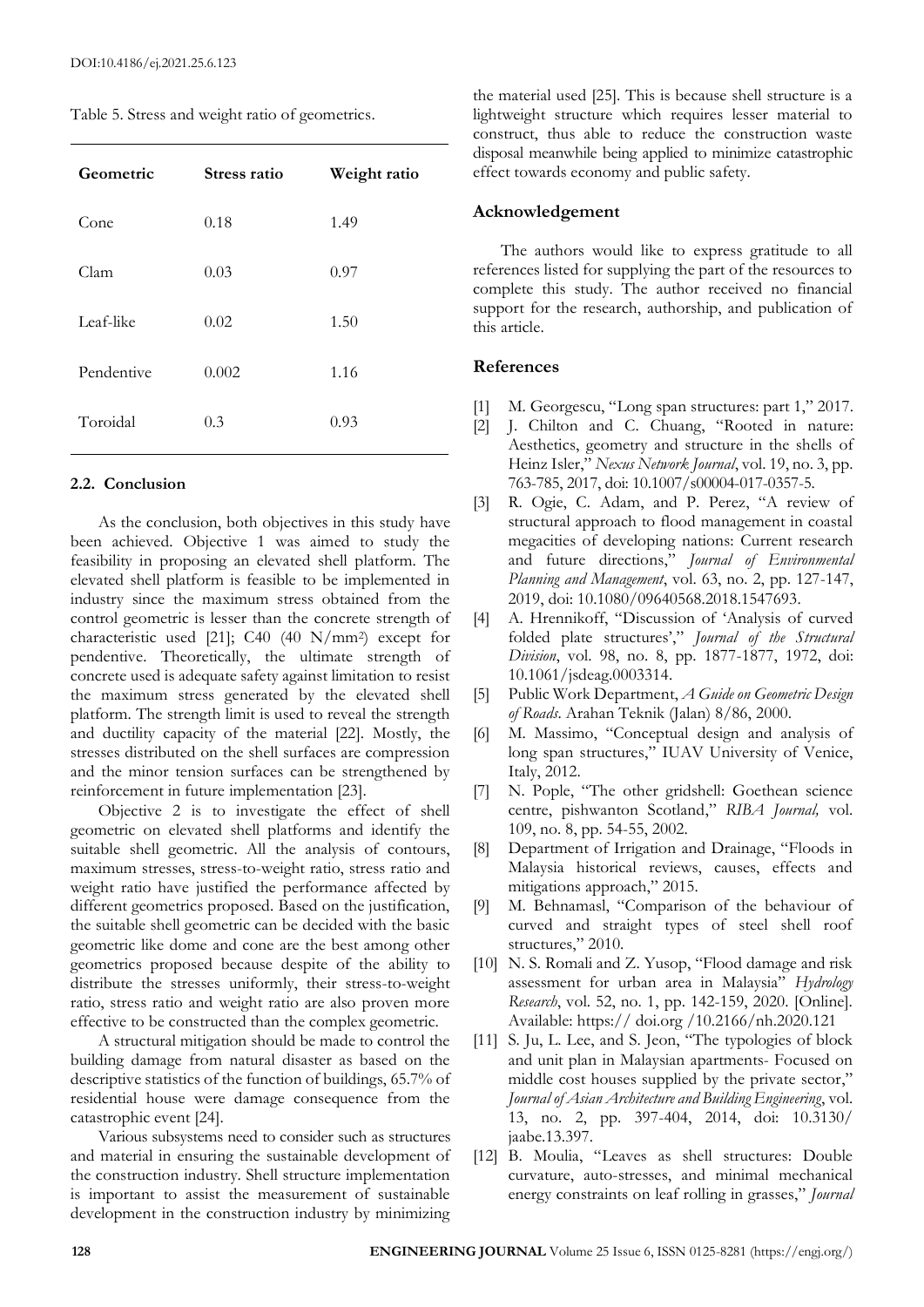*of Plant Growth Regulation*, vol. 19, no. 1, pp. 19-30, 2000, doi: 10.1007/s003440000004.

- [13] *LUSAS©, Version 19*. (2000). FEA Ltd..
- [14] A. M. Kovrizhnykh, "Plane stress equations for the Von Mises–Schleicher yield criterion," *Journal of Applied Mechanics and Technical Physics*, vol. 45, no. 6, pp. 894-901, 2004. [Online]. Available: https://doi.org/10.1023/ b:jamt.0000046039.92532.fd
- [15] R. Rohim, K. Choong, and T. Jeevaratnam, "Structural behaviour of origami inspired folded shell surface," *World Applied Sciences Journal*, vol. 24, no. 4, pp. 497-502, 2013, doi: 10.5829/idosi. wasj.2013.24.04.112.
- [16] M. John, "Bending stresses and direct stresses combined," in *Strength of Materials and Structures*. Elsevier, 1999, ch. 12, pp. 283-294.
- [17] *BSI Standards, ISO Standards and TSO Publications*, Standardsuk.com, 2021. [Online]. Available: http://www.standardsuk.com
- [18] Ab. Ghani, M. Anwar Sahar, M. Husyairi Azmi, N. Medon, M. Samsuri, and M. Abdani, "Conceptual design of natural composite grating platform," *Malaysian Journal of Applied Sciences*, vol. 1, no. 2, pp. 62-70, 2016.
- [19] J. Lai, "Advanced Soil Mechanics, Unit 8: Stress Distribution," Chaoyang University of Technology, 2003, pp. 120-157.
- [20] S. L. Shen, J. C. Chai, and N. Miura, "Stress distribution in composite ground of column-slab system under road pavement," in *Computational*

*Mechanics-New Frontiers for the New Millennium*. Elsevier, 2001, vol. 1.

- [21] J. He, X. Li, C. Li, J. A. Correia, H. Xin, and M. Zhou, "A novel asynchronous-pouring-construction technology for prestressed concrete box girder bridges with corrugated steel webs," *Structures*, vol. 27, pp. 1940- 1950, 2020. [Online]. Available: https://doi.org/10.1016/ j.istruc.2020.07.077
- [22] P. Panyakapo, R. Amornpunyapat, and M. Panyakapo, "Development of lightweight concrete interlocking block panel with water treatment sludge and expanded metal ferrocement," *Eng. J*., vol. 25, no. 1, pp. 81-97, Jan. 2021. [Online]. Available: https://doi.org/ 10.4186/ej.2021.25.1.81
- [23] R. Muhamad, M. Ali, D. Oehlers, and M. Griffith, "The tension stiffening mechanism in reinforced concrete prisms," *Advances in Structural Engineering*, vol. 15, no. 12, pp. 2053-2069, 2012, doi: 10.1260/1369-4332.15.12.2053.
- [24] N. Leelawat, A. Suppasri, I. Charvet, T. Kimura, D. Sugawara, and F. Imamura, "A study on influential factors on building damage in Kesennuma, Japan from the 2011 Great East Japan Tsunami," *Eng. J*., vol. 19, no. 3, pp. 105-116, May 2015. [Online]. Available: https://doi.org/10.4186/ej.2015.19.3.105
- [25] H. García, M. Zubizarreta, J. Cuadrado, and J. Osa, "Sustainability improvement in the design of lightweight roofs: A new prototype of hybrid steel and wood purlins," *Sustainability*, vol. 11, no. 1, p. 39, 2018, doi: 10.3390/su11010039.



**Azizah Abdul Nassir** graduated with a Bachelor of Engineering (Hons.) Civil, from Universiti Teknologi MARA (UiTM) in the year of 2019 and Diploma of Civil Engineering from the same university in the year of 2016.

Azizah is currently working as a design engineer in Perai, Pulau Pinang since July 2019. She is a registered graduate engineer from Board of Engineer (BEM) and a corporate member of Malaysia Green Building Council (MGBC).



**Hooi Min Yee** graduated with a doctorate degree Structural Engineering, Master of Science Engineering and Bachelor of Engineering (Honours) Civil Engineering from the Universiti Sains Malaysia, Pulau Pinang, Malaysia.

Hooi Min YEE was a fellow at Universiti Sains Malayisa. After graduating, she worked as senior lecturer at Faculty of Civil Engineering, Universiti Teknologi MARA, Pulau Pinang, Malaysia and was promoted to Associate Professor in 2017. Her research interest is Computational Mechanics, Computational Analysis of Shell and Spatial Structures, Nonlinear Analysis, Environment, Engineering Education and Architectural Engineering. She is a supervisor of PhD and Master students. She is an external and internal examiner for the postgraduate students.

Associate Professor Ir. Dr. Yee is also certified as an 'International Professional Engineer', 'APEC Engineer', 'ASEAN Engineer', Professional Engineer with Practising Certificate of Board of Engineers Malaysia, Fellow of The Institution of Engineers Malaysia, Associate Fellow of ASEAN Academy of Engineering and Technology, The ASEAN Federation of Engineering Organisations, Construction Industry Development Board Malaysia and Concrete Society of Malaysia. She is an evaluation panel Engineering Accreditation Council and Engineering Technology Accreditation Council. She is a Professional Engineer Interviewer/Examiner for The Institution of Engineers Malaysia since 2016. She as an Executive Committee of The Institution of Engineers Malaysia (Penang Branch) from 2014-2016; 2017-2019;